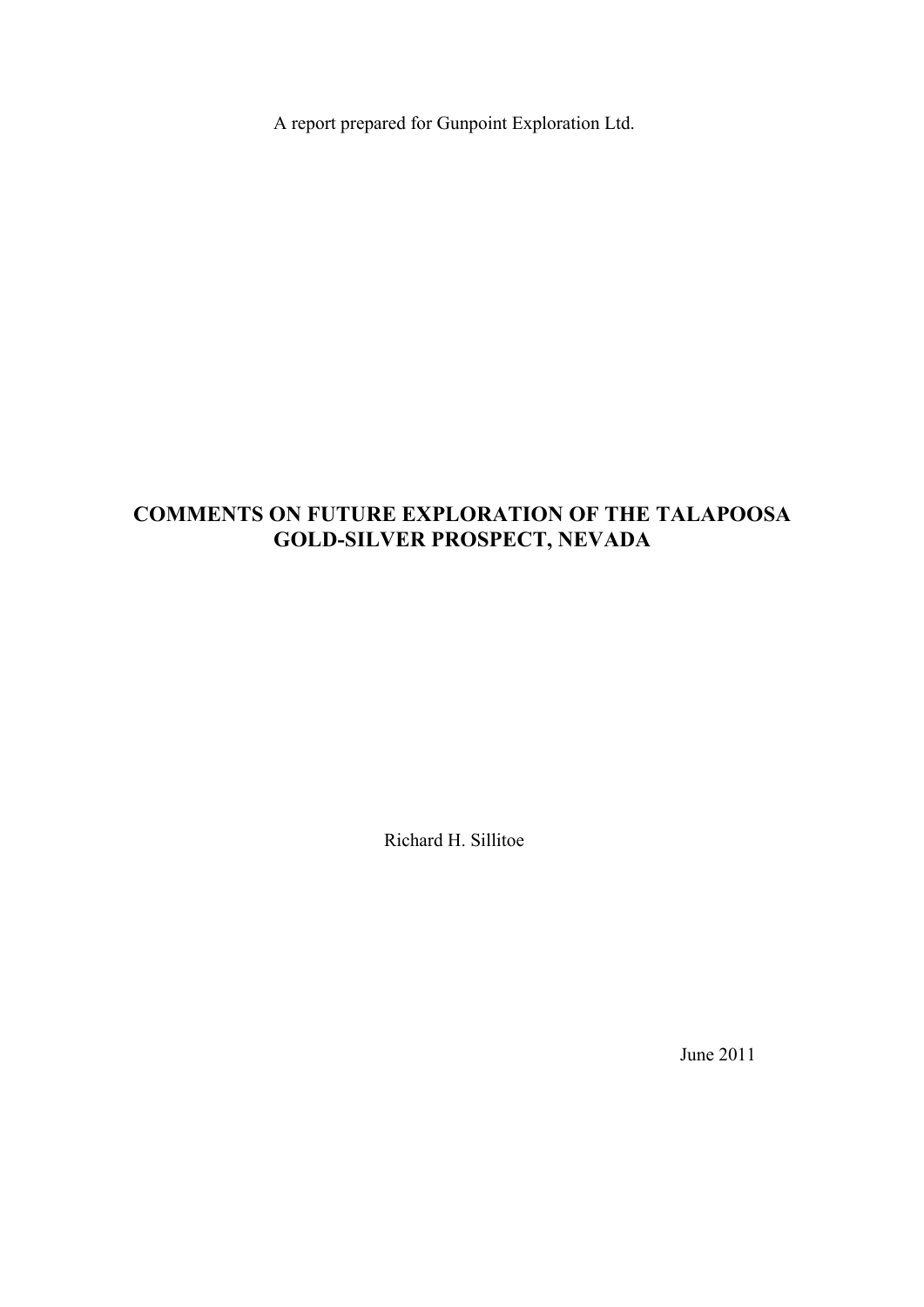# **CONTENTS**

| 3                                     |
|---------------------------------------|
| 4                                     |
| $\overline{4}$                        |
| $\overline{4}$<br>$\overline{4}$<br>5 |
| 5                                     |
| 5<br>6<br>6<br>8                      |
|                                       |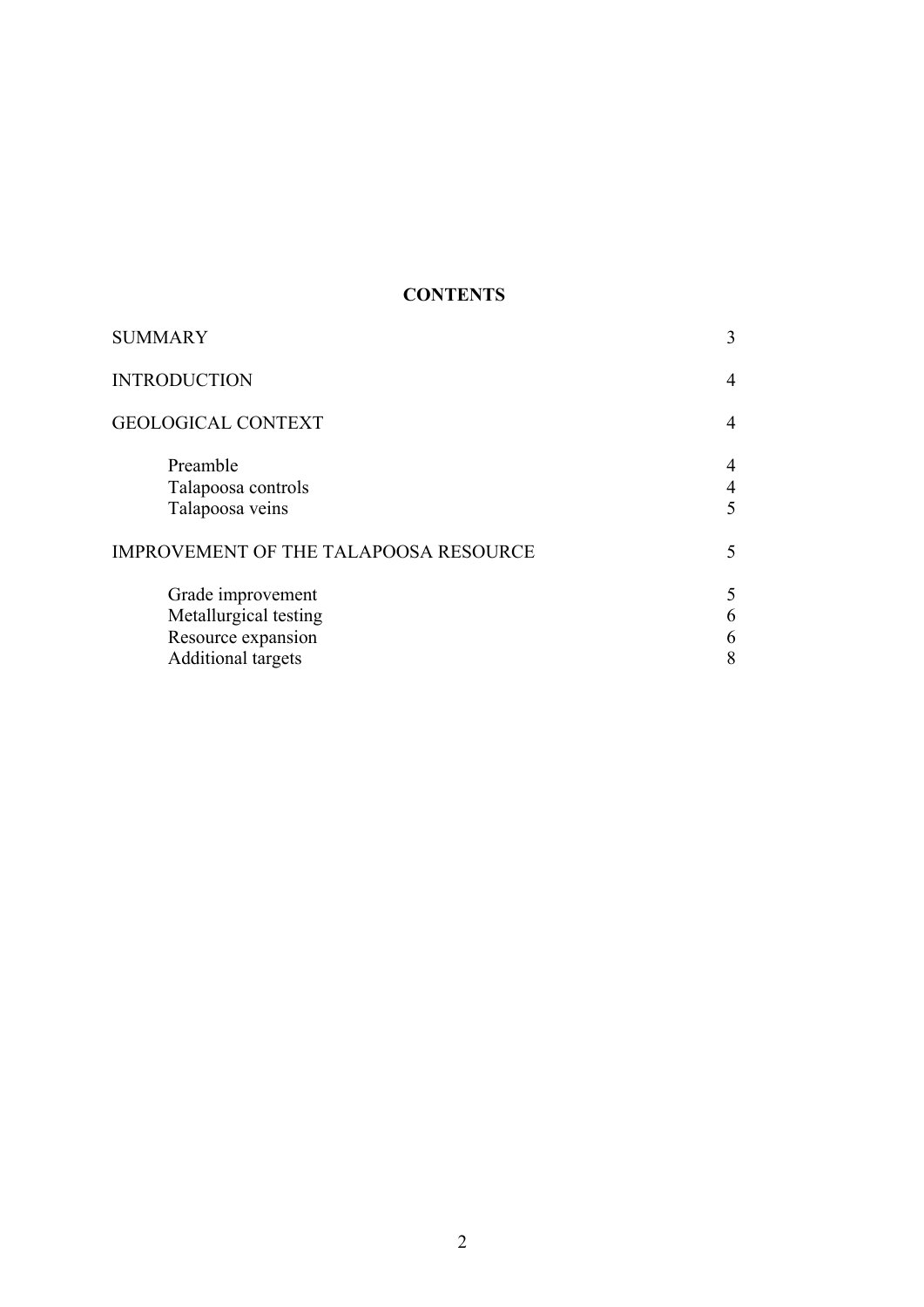#### **SUMMARY**

- The large Talapoosa epithermal system is considered to possess additional gold and silver potential, both within and beyond the current resource, which merits additional exploration work.
- The current Talapoosa resource grade may have been understated because of the drilling and assaying techniques employed over the years, and might be significantly improved if large-diameter, angled holes and metallic screen analysis were systematically employed. Prior to embarking on the 11-hole programme proposed to test this concept, it might be worthwhile determining the effect on the then-existing resource of the five largediameter, angled holes already drilled by Newcrest. If the effect proves to be negligible, the 11-hole programme would need reconsideration.
- If the 11 proposed holes (4,000 m) are drilled, quartered core would be available for additional metallurgical testing. Particular emphasis needs to be placed on cyanidation tests to investigate the possibility that this may offer a viable alternative to flotation, bearing in mind that sulphide-poor quartz like that at Talapoosa is typically amenable to cyanidation at other epithermal deposits. If it were, it might enhance the chances of eventual sale of the property.
- The North Dyke and South side of East Hill areas, adjoining the Talapoosa resource, both have potentially ore-grade intercepts in widely spaced drill holes. An additional 24 drill holes, for a total of approximately 6,000 m, would be sufficient to test these possible extensions.
- Exploration to date at Talapoosa has been somewhat constrained by the concept that the Talapoosa fault, the footwall limit of the main mineralized zones, played a role in ore localisation. The Talapoosa fault is considered here to be an exclusively post-mineral feature, which implies that mineralization could even occur in footwall sites. Therefore, several existing drill holes north of the resource area may merit twinning and, eventually, offsetting with the possibility of additional mineralized zones in mind. An initial 2,000-m programme would be justified.
- The Smokey veins, even farther north of the resource area, were one of the targets recently tested without success. Given that the holes were only shallow, two deeper holes in search of blind gold-silver mineralization are recommended. Two scissor holes would also be worthwhile on the Appaloosa structure to the northwest, where hydrothermal breccias are interpreted as the shallow expression of veins at depth.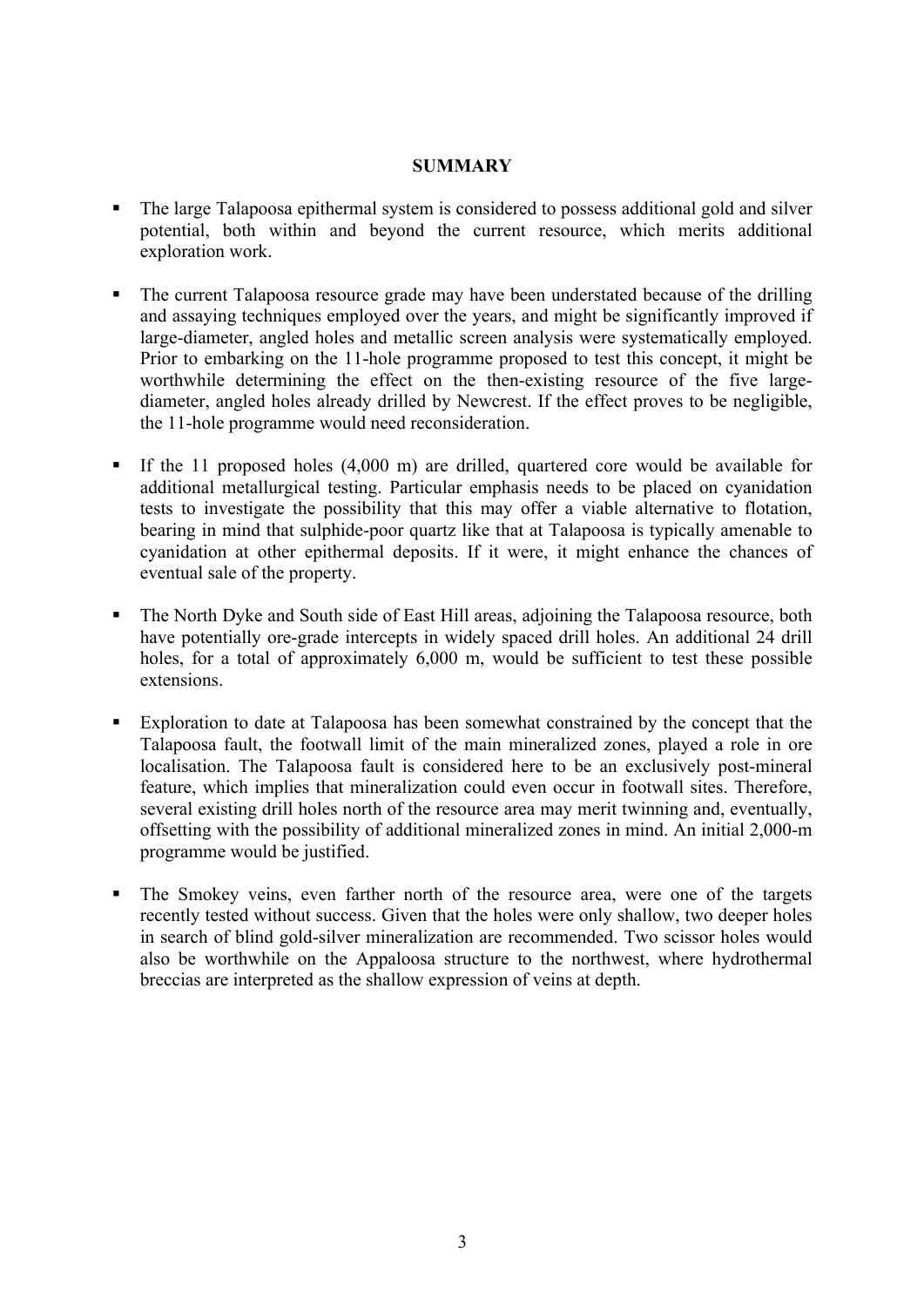#### **INTRODUCTION**

At the request of Max Baker, the writer spent four days in the Reno area in order to provide Gunpoint Exploration with an opinion on future exploration of the Talapoosa gold-silver prospect, Nevada. The assignment – a follow-up to a visit to the Appaloosa breccias in July 2010 – focused on the Talapoosa resource and comprised the following activities: discussions on the Talapoosa resource and potential with Steve Ristorcelli and Mike Lindholm of Mine Development Associates; field examination of the Talapoosa sector and nearby areas drill tested in 2011; inspection of selected drill core from the Bear Creek, Main, Dyke Adit and East Hill zones at Talapoosa; review of several historical maps and reports; wide-ranging discussions with Max Baker and, during the field visit, Mike Lindholm; and preparation of this summary report.

### **EXPLORATION CONTEXT**

#### **Preamble**

The northwest-trending Talapoosa prospect area is approximately 8 km long and 2 km wide; however, the gold-silver resource is confined to a  $1 \times 0.2$  km area near its southeastern limit: a situation suggesting that additional mineralized zones may well exist. As discussed previously (July 2010), the northwestern parts of the property, particularly the Appaloosa trend, display features characteristic of the shallow parts of low-sulphidation epithermal systems, above levels at which the presence of ore might be anticipated.

#### **Talapoosa controls**

Over the years, there has been considerable discussion concerning the role and even the precise location of the Talapoosa fault, which clearly demarcates the footwall of the premier Bear Creek zone. The 45°-dipping listric fault is marked by prominent red gouge (formerly considered as a paleosol) flanked in the immediate hanging- and footwalls by broad damage zones. At least the basal 30 m of the Bear Creek mineralized zone is transformed to crush breccia, whereas the juxtaposed basalt footwall is also intensely cataclased.

It is clearly evident that the Talapoosa fault is a post-mineral structure that cleanly truncates the Bear Creek zone gold-silver mineralization. Notwithstanding the apparent parallelism of outcropping quartz veins and assumed extensions of the Talapoosa fault at Dyke Adit and East Hill, it is suspected that neither the Talapoosa fault nor any coincident precursor structure existed at the time of the epithermal quartz veining and gold-silver mineralization.

The available geological evidence strongly suggests that the principal displacement on the Talapoosa fault is normal and could total 100-150 m. Certainly, observation of slickensides on the fault in the Dyke Adit zone confirm that the latest movement is dip slip. In contrast, the mineralization itself may have been generated in a pre-existing strike-slip fault regime. Furthermore, there is a strong possibility that the mineralization was deformed during the post-mineral faulting, with considerable drag effects present in proximity to the fault plane. Underground maps of the Dyke Adit zone prepared by D. L. Evans in 1975 clearly illustrate the existence of marked flattening and overturning of the mined veins against the post-mineral fault, which in fact is more suggestive of reverse rather than normal motion.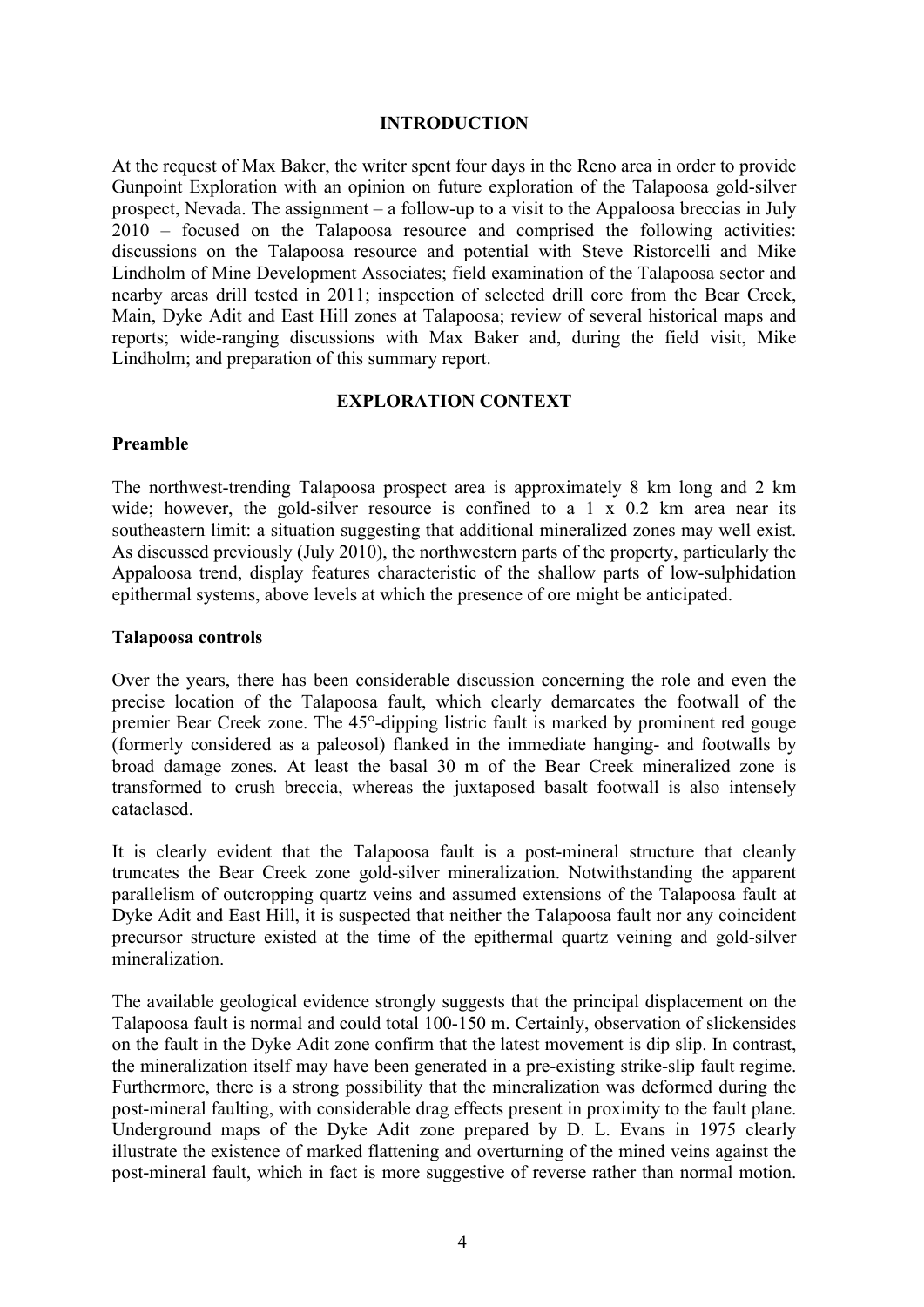This possibility has not been factored into geological modelling of the resource area, although it would currently be impractical given the paucity of available drill core. Nevertheless, it could offer an explanation for the apparent complexity of quartz vein and gold grade distribution in the Bear Creek zone and elsewhere.

Once the Talapoosa fault is removed from the equation, it has to be accepted that Talapoosa-type mineralization may exist anywhere in the immediate area, and potentially farther afield, both in the hanging- and footwalls of the Talapoosa fault. Previously, there may have been a tendency to model the Talapoosa mineralized zones, especially the Bear Creek zone, on the assumption that the Talapoosa fault influenced ore deposition. Depiction of the Bear Creek high-grade veins, in particular, may have been influenced, at least subconsciously, by the observed attitude of the fault.

#### **Talapoosa veins**

Inspection of apparently representative drill core from the Bear Creek, Main and East Hill zones suggests that the best gold and silver grades are hosted by fine-grained, saccharoidal quartz, of the type normally found in low-sulphidation epithermal vein systems. The quartz is sulphide deficient and typically contains  $\leq 0.5$  volume  $\%$  pyrite and traces of base-metal sulphides and silver sulphosalts. Most of the sulphides, largely pyrite and marcasite, occur in the surrounding silicified, adularised and illitized host andesite where they are the products of sulphidation of pre-existing iron during vein development.

The quartz is present as massive veins and veinlet stockworks, which, as noted above, become tectonically brecciated on approach to the Talapoosa fault. However, hydrothermal breccia – widely reported from Talapoosa – was not observed in any of the core inspected, suggesting that it may be relatively minor in extent.

Such sulphide-deficient, low-sulphidation epithermal quartz is generally amenable to processing by means of direct cyanidation. Indeed, the higher-grade, quartz-rich samples subjected to bottle-roll testing by Newcrest reported good gold recoveries. In contrast, the low-grade samples were characterised by poorer (50-60 %) recoveries, either due to the presence of clay minerals (as concluded by Newcrest) or occurrence of gold locked in the iron sulphide minerals.

The upper parts of the quartz vein zone and overlying, largely barren, vein-free rock are intensely kaolinized. This kaolinisation is interpreted as a steam-heated horizon generated above a descending paleo-water table, thereby showing that the Talapoosa resource area is the shallow portion of an epithermal system.

# **IMPROVEMENT OF THE TALAPOOSA RESOURCE**

#### **Grade improvement**

The current Talapoosa resource is based on the best drilling and assay data available, following careful culling of the extensive database by Mine Development Associates. In particular, the results of reverse-circulation holes drilled wet and showing obvious signs of down-hole contamination were excised from the database.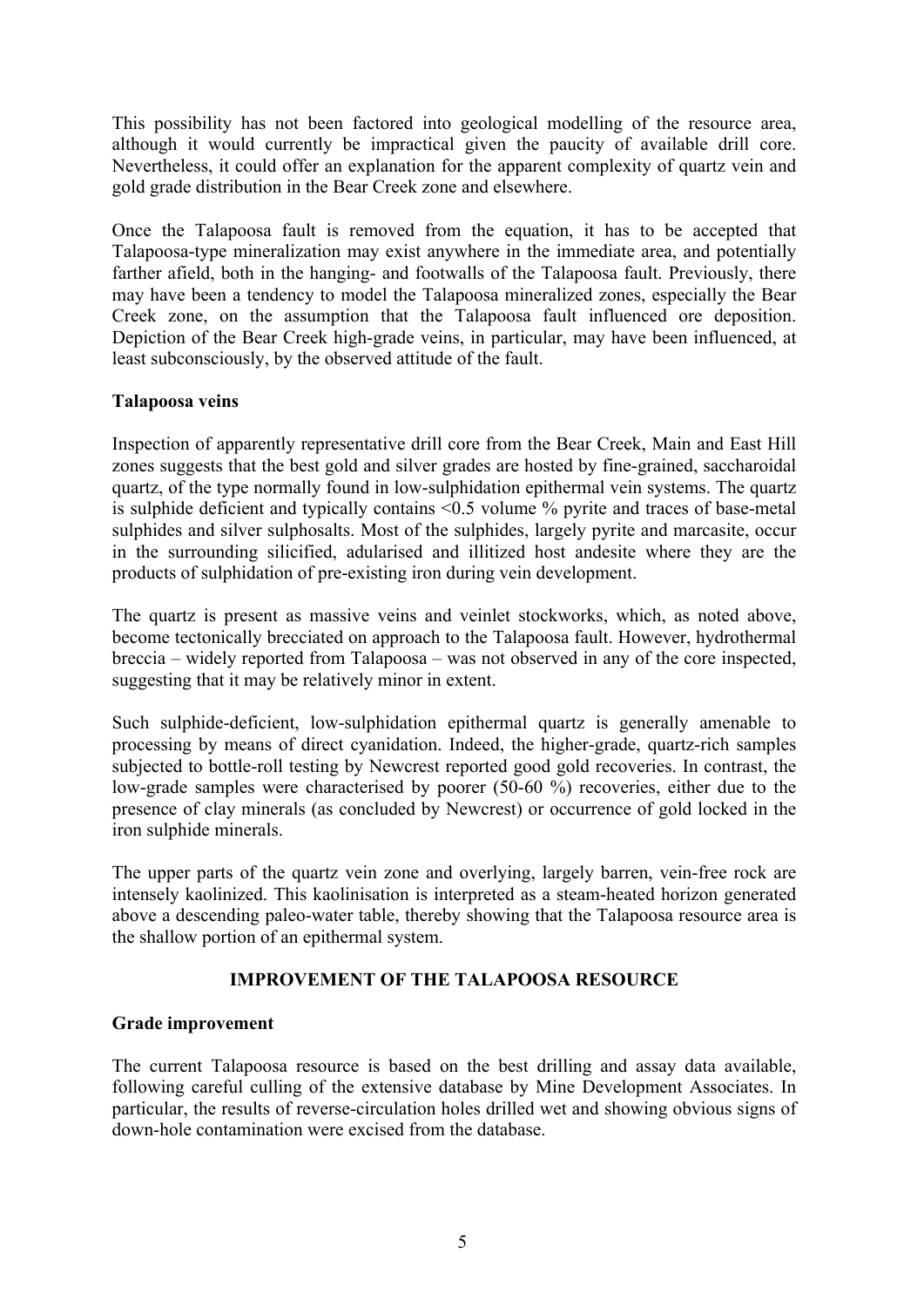It has been proposed recently that the overall grade of the resource might be substantially improved by drilling angled, PQ-size core holes and subjecting all potentially ore-grade samples to metallic screen analysis in order to circumvent a possible coarse gold problem. Importantly, Mine Development Associates has confirmed that the richer parts of the resource report higher gold and silver values when drilled using angled rather than steep holes, with the converse being true for the low-grade material. The explanation for this empirical observation remains uncertain, although a preponderance of steeply dipping quartz veins and veinlets might offer the most obvious explanation.

In view of the possible underestimation of the Talapoosa resource, Gunpoint Exploration plans to drill an additional 11 inclined  $(-60^{\circ})$  PQ core holes for a total of 4,000 m, commencing in September this year, as a means of determining if the actual gold and silver grades are, as anticipated, better than those predicted by the current block model. A positive result could lead to re-drilling of the entire Talapoosa resource. The planned 11 hole programme is endorsed; however, in order to provide added confidence prior to committing the US\$1 million that would be required, it might be worthwhile carrying out the same exercise using the results of the five angled PQ holes drilled by Newcrest to see if indeed they resulted in the predicted upgrade. The cost involved in carrying out this exercise would be amply justified.

# **Metallurgical testing**

If the proposed comparison of the results for the five Newcrest holes and the pre-existing block model provides clear evidence for the anticipated grade improvement and, as a consequence, the 11 proposed holes are drilled, then quartered core will be available for additional metallurgical test work. It is recommended that this embodies both cyanidation (bottle roll and column tests) and flotation, given the geological indication that cyanidation as well as flotation may be applicable to the sulphide resource. Indeed, the test work conducted on behalf of Newcrest showed an average bottle-roll gold recovery of >80 % for 11 samples at a 75-micron crush size.

If it can be demonstrated that Talapoosa sulphide ore is amenable to gold recovery by both cyanidation and flotation, it would give Gunpoint Exploration more flexibility at the time of eventual sale of the property. Many potential operators would prefer the capability of onsite production of doré rather than sulphide concentrate because marketing the latter, possibly to Barrick as autoclave feed, would involve additional costs.

#### **Resource expansion**

The results (tabulated below) of several drill holes in close proximity to the current Talapoosa resource suggest that potential exists for appreciable resource expansion. Several recent studies have suggested that the North Dyke and South side of East Hill areas, shown on the accompanying map, are worth further drill testing with a view to increasing the existing resource. The 24 additional holes, for a total of about 6,000 m, proposed by Mine Development Associates seem eminently reasonable.

The area northeast of the Talapoosa resource, including the CON-45 area and vicinity of the President claims (see map), may also merit further scout drilling in view of the existence of several holes that reported potentially ore-grade intercepts (see tabulation). The pedigree of this area automatically improves if the Talapoosa fault is no longer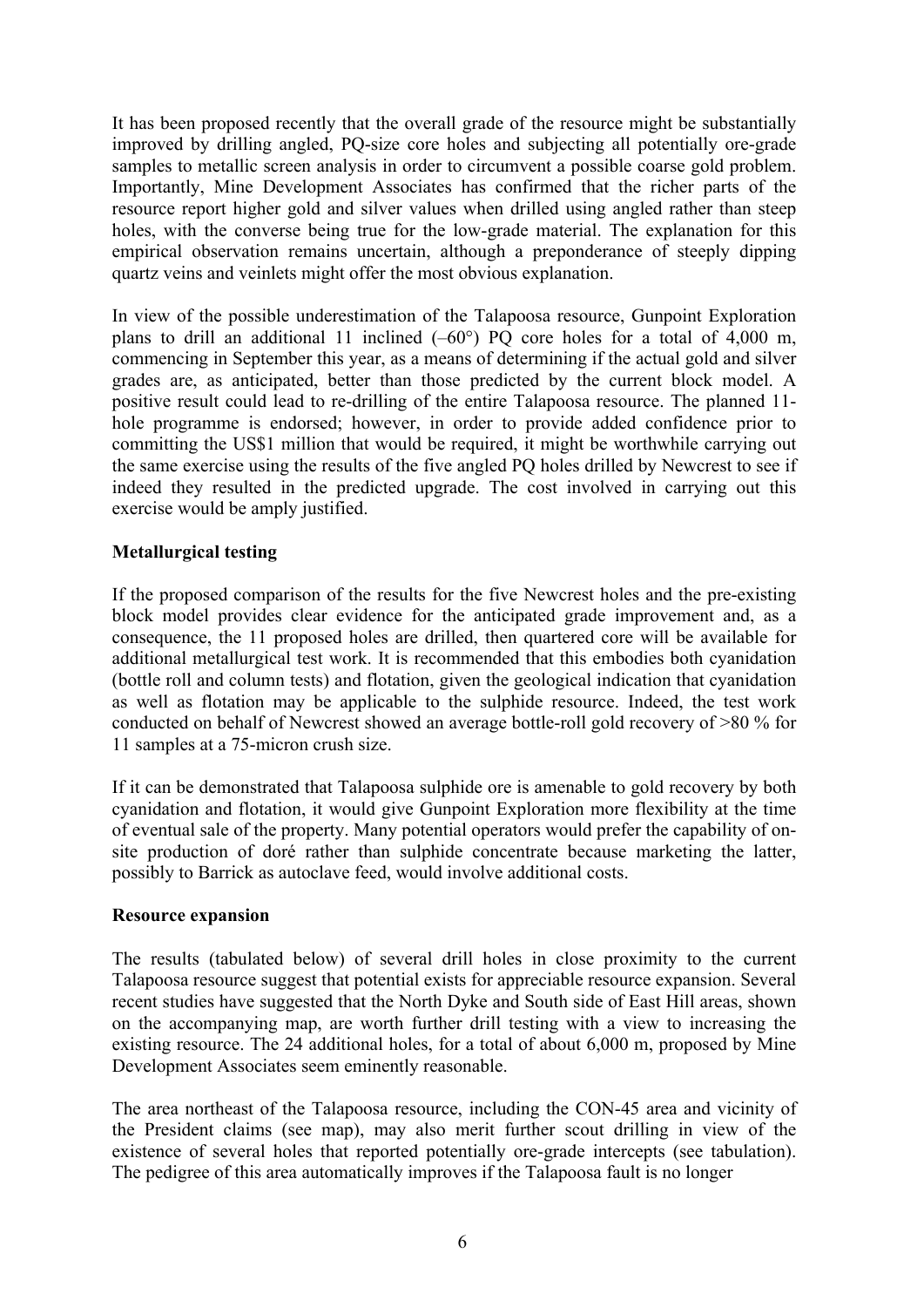| Area                         | <b>DDH</b>     | From' | To' | Interval' | Au ppm | <b>Comments</b> |  |
|------------------------------|----------------|-------|-----|-----------|--------|-----------------|--|
| <b>Northern Area:</b>        |                |       |     |           |        |                 |  |
|                              | <b>CON-45</b>  | 370   | 385 | 15        | 3.41   |                 |  |
|                              | <b>CON-45</b>  | 365   | 425 | 60        | 1.86   |                 |  |
|                              | <b>TAL-211</b> | 160   | 180 | 20        | 0.31   |                 |  |
|                              | <b>CON-32</b>  | 375   | 400 | 25        | 7.75   |                 |  |
|                              | <b>CON-30</b>  | 525   | 545 | 20        | 0.31   | EOH             |  |
| <b>South side East Hill:</b> |                |       |     |           |        |                 |  |
|                              | <b>TAL-271</b> | 310   | 440 | 130       | 1.24   |                 |  |
|                              | <b>TAL-282</b> | 405   | 470 | 65        | 1.55   |                 |  |
|                              | <b>TAL-282</b> | 405   | 590 | 185       | 0.93   | <b>EOH</b>      |  |
|                              |                |       |     |           |        |                 |  |
| <b>Bear Ck Down Dip:</b>     |                |       |     |           |        |                 |  |
|                              | <b>CON-25</b>  | 665   | 685 | 20        | 1.86   |                 |  |
| NorthDyke:                   |                |       |     |           |        |                 |  |
|                              | <b>TAL-222</b> | 680   | 700 | 20        | 6.2    | <b>EOH</b>      |  |
|                              | <b>TAL-213</b> | 170   | 195 | 25        | 12.4   |                 |  |
|                              | <b>TAL-220</b> | 225   | 480 | 255       | 0.93   |                 |  |



considered as a key ore control, as discussed above. These proposed holes need to be twinned with a core rig in order to determine their geological context, prior to consideration of one or more offset holes. A total of about 2,000 m of core drilling would be needed initially. Zones underlain by thick dacite porphyry units seem likely to be the most favourable target areas because andesitic/dacitic rocks, the host to the Talapoosa resource, sustain brittle fracture and, hence, provide good hosts for vein mineralization, in apparent marked contrast to the sedimentary rocks and basalt characteristic of the stratigraphically